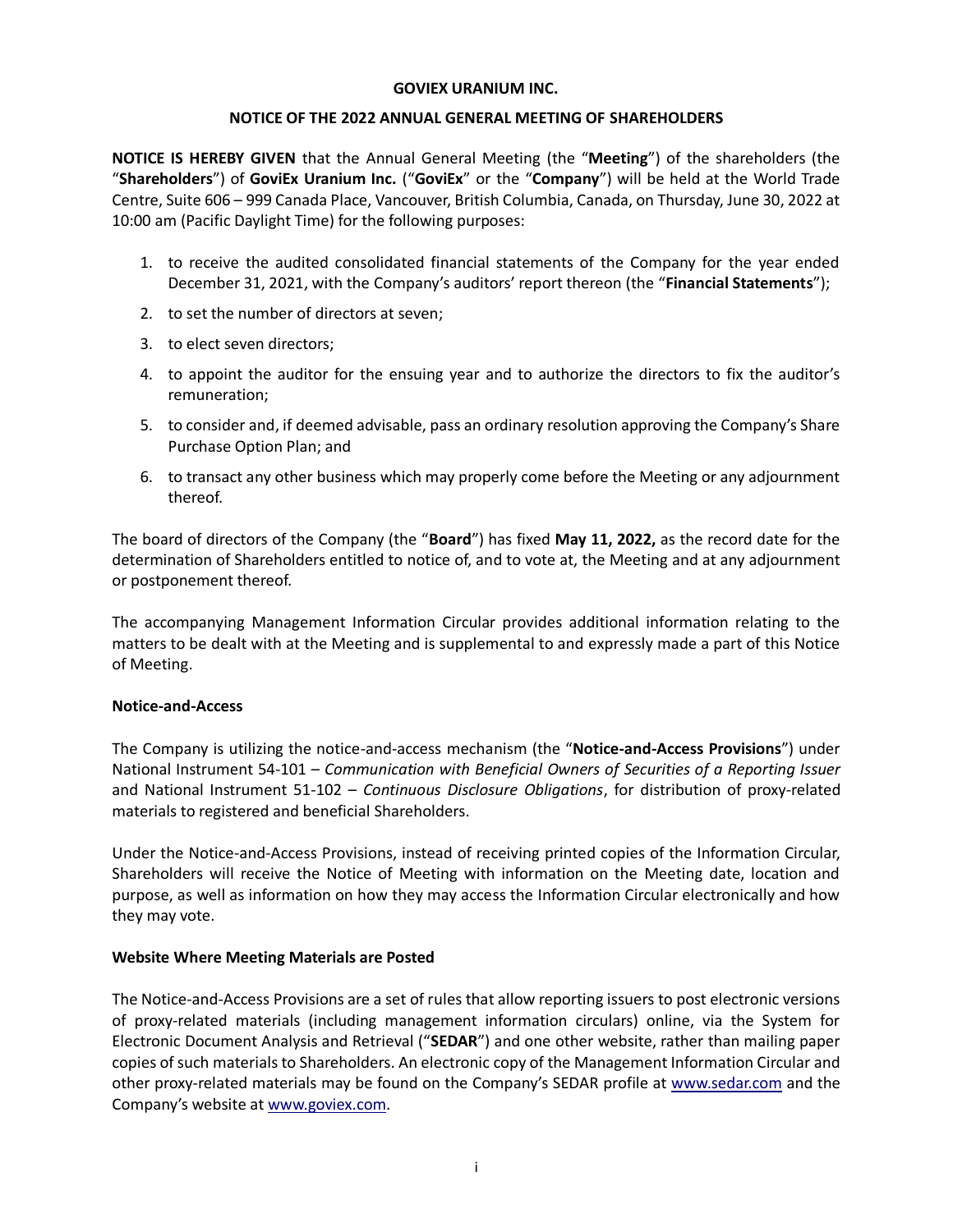The Company will not use the procedures known as "stratification" in relation to the use of Notice-and-Access Provisions. Stratification occurs when a reporting issuer using the Notice-and-Access Provisions provides a paper copy of the Management Information Circular to only certain Shareholders with the notice package.

# **Obtaining Paper Copies of Materials**

The Company anticipates that using the Notice-and-Access Provisions for delivery will directly benefit the Company through a substantial reduction in both postage and material costs, and also promote environmental responsibility by decreasing the large volume of paper documents generated by printing proxy-related materials. Shareholders with questions about the Notice-and-Access Provisions can call the Company's transfer agent, Computershare Investor Services Inc. ("**Computershare**"), toll-free within North America: 1-866-964-0492, direct, from Outside of North America: +1-514-982-7555 (which is not a toll-free number) or via Computershare's website at [www.computershare.com/noticeandaccess.](http://www.computershare.com/noticeandaccess)

Shareholders may obtain paper copies of the Management Information Circular and/or the Financial Statements (and related Management's Discussion & Analysis for the year ended December 31, 2021 ("**MD&A**")) by calling toll-free within North America: 1-866-964-0492, direct, from Outside of North America: +1-514-982-7555 (which is not a toll-free number) or via Computershare's website at [www.computershare.com/noticeandaccess.](http://www.computershare.com/noticeandaccess)

Requests for paper copies of the Company's Management Information Circular or the Financial Statements and MD&A, which are required **in advance of the Meeting**, should be sent so that the request is received by Computershare at least 10 business days before the Meeting in order to allow sufficient time for Shareholders to receive the paper copies and to return their proxies or voting instruction forms to intermediaries not later than 48 hours (excluding Saturdays, Sundays and statutory holidays in the City of Vancouver, British Columbia) prior to the time set for the Meeting or any adjournments or postponements thereof.

# **Voting**

*Given the need for risk management in respect of the Coronavirus disease (COVID-19), GoviEx encourages you to vote your shares by proxy in advance of the Meeting, via mail, telephone or on the internet. In conducting the Meeting on June 30, 2022, the Company intends to follow the guidelines for physical distancing prescribed by public health authorities to minimize the spread of COVID-19, as such guidelines are applicable as at the date of the Meeting. The Company asks that anyone planning to attend the Meeting in person advise the Company well in advance at info@goviex.com (Attention: Corporate Secretary). To ensure the health and safety of all attendees, the Company reserves the right to take any additional cautionary measure deemed to be appropriate, necessary or advisable in relation to the Meeting in response to further developments in the COVID-19 pandemic, including limiting the number of persons who may be allowed in a single room for the Meeting to allow for required social distancing, or any other measures that may be recommended by public health authorities in connection with gatherings of persons No management presentation will be made following the business of the Meeting.*

A proxy form is enclosed herewith. Registered Shareholders who are unable to attend the Meeting in person are requested to complete, date, sign and return the enclosed proxy form to Computershare in accordance with the instructions set out on the proxy form and in the Management Information Circular. If you are voting your shares by proxy, the Company's transfer agent, Computershare, must receive your completed proxy form by 10:00 am (Pacific Daylight Time) on Tuesday, June 28, 2022, or 48 hours (excluding Saturdays, Sundays and statutory holidays in the City of Vancouver, British Columbia) before